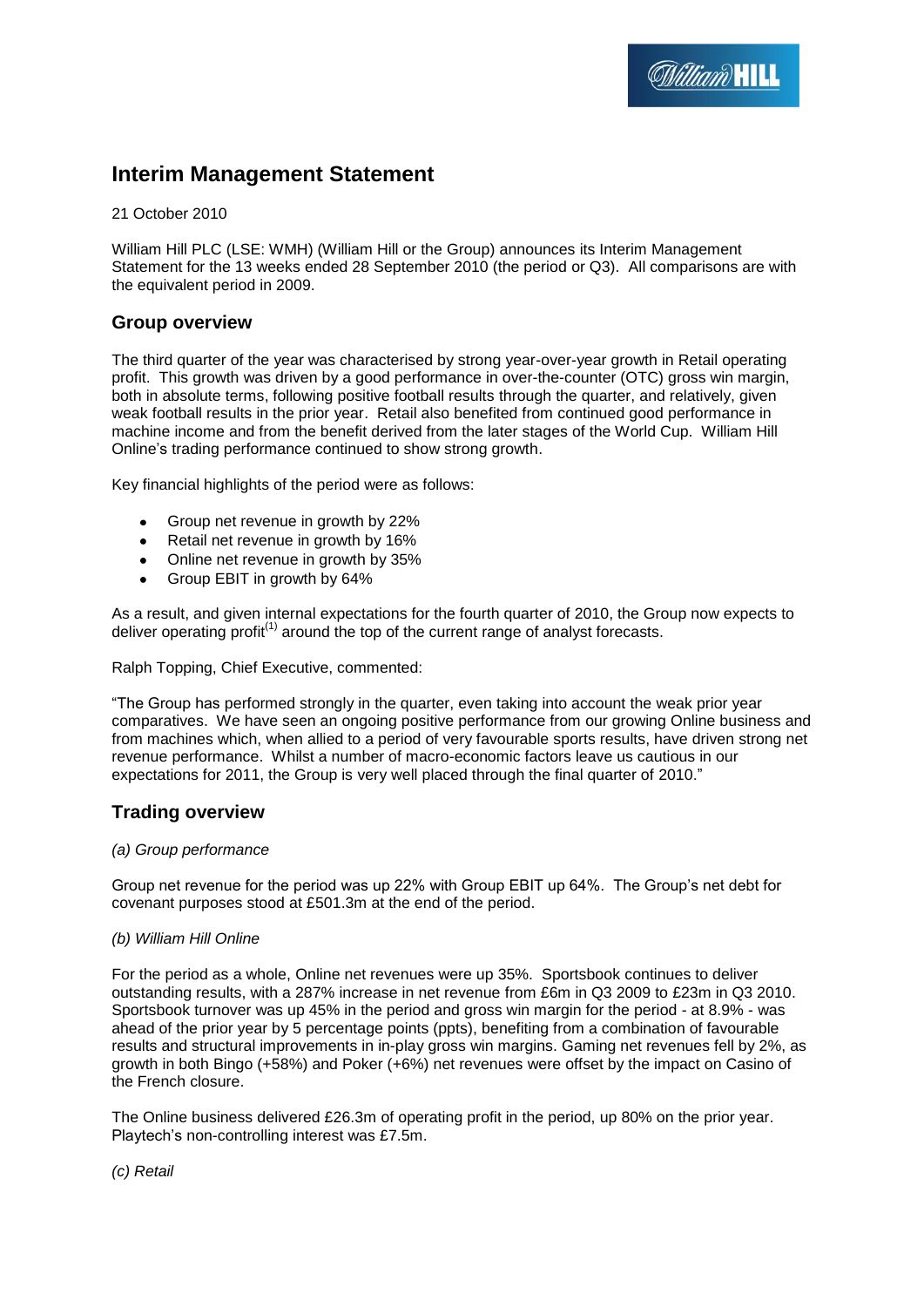The Group saw OTC turnover fall 0.6% in the period, with slips down c1% and pence per slip up c0.5%. This benefited from the favourable impact of the later stages of the World Cup in July, with underlying turnover trends in the period being similar to those seen in the first half of the year.

Offsetting this, the OTC gross win margin was above the Group's indicated normalised 17-18% range, at 18.2% for the quarter and significantly ahead of the weak performance in 2009 when the margin was only 15.4%, which reflected unfavourable football results. This 2.8 ppts increase helped deliver an OTC net revenue increase of 18% and was largely driven by favourable results in football. Machines gross win grew by 16% (net revenue grew by 14% reflecting the increase in VAT), delivering £844 of gross win per machine per week in Q3 (Q3 2009 - £736). Overall Retail net revenue grew 16% versus the prior year.

Benefiting from this strong growth in net revenue, operating profit for the channel grew by 41%.

# **Current trading and outlook**

Since 28 September, the Group has seen a continuation of Q3 trading trends. Retail OTC gross win margins were ahead of the Group's normalised range, driven by favourable sporting results, albeit with fluctuating levels of year over year decline in OTC retail turnover. Machines performance remained strong.

Given the strong performance seen in the third quarter of the year, the Group now expects to deliver operating profit around the top of the current range of analyst forecasts for the year as a whole, although this is dependent on the outcome of sporting results and other performance factors over the final quarter.

Looking forward into 2011, the Group remains cautious in its expectations reflecting the impact of the planned VAT increase and the continuing challenging economic environment as well as the potential impact of the Government's recently announced reductions in public expenditure.

# **Fiscal and regulatory developments**

The process is ongoing to agree the terms, rates and conditions of the 50<sup>th</sup> Levy scheme, which would apply from April 2011. If an agreement is not reached before 31 October 2010, the matter will be referred to the Secretary of State for a determination.

### **Material events, transactions and financial position**

There have been no material events or changes in the financial position of the Group.

### **Risks**

The principal risks and uncertainties for the Group remain consistent with those published on the corporate governance section within the investor section of the corporate website at [www.williamhillplc.co.uk.](http://www.williamhillplc.co.uk/) The key risks for 2010 are as follows:

- The impact of the challenging economic climate on trading;
- Changes to taxation or levies relating to either the land-based or online businesses in the UK; and
- Changes to regulation and/or taxation of online betting and gaming in countries outside the UK.

For a fuller discussion of these risks and how we are addressing them, please refer to our 2009 Annual Report and Accounts.

### **Notes**